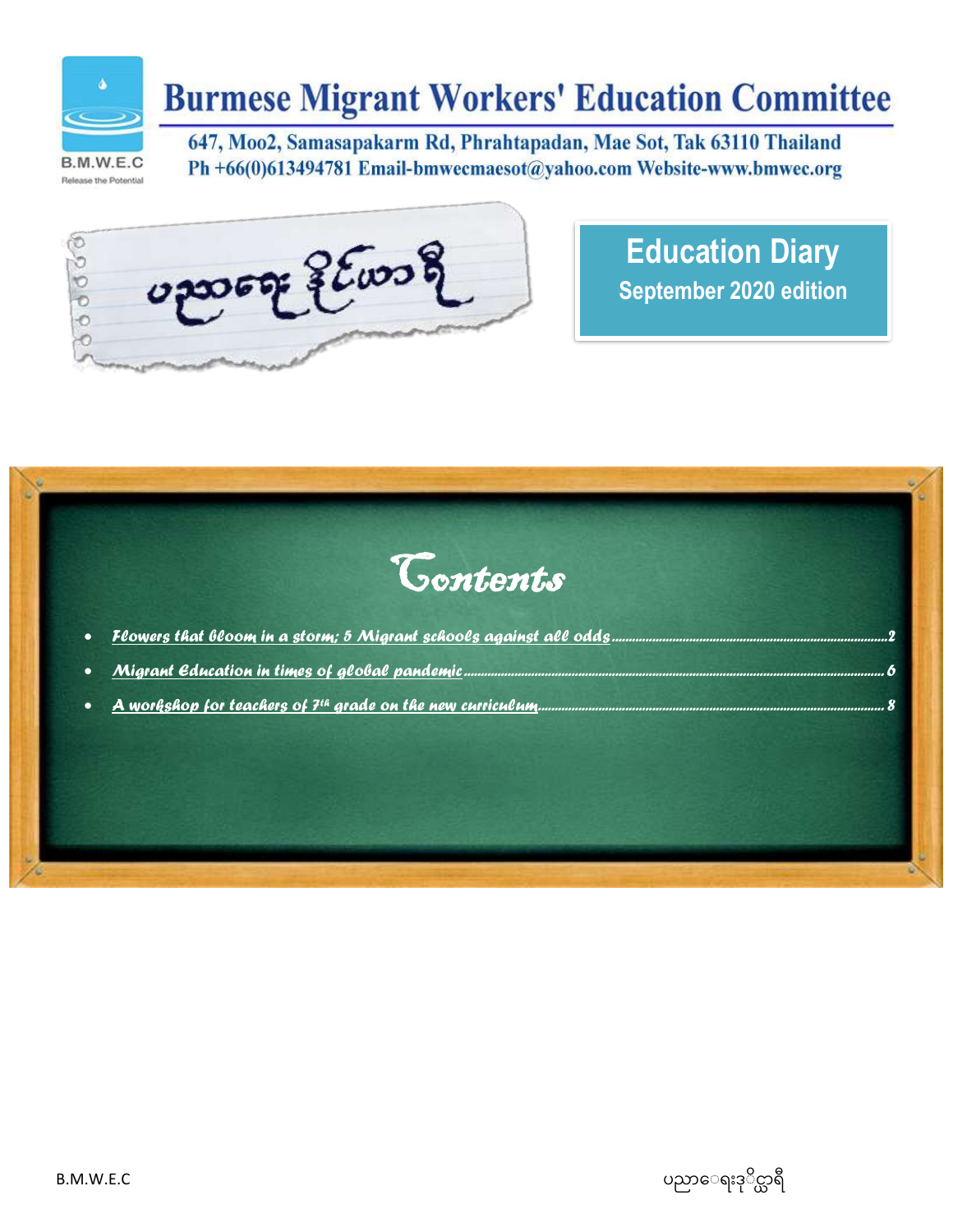## <span id="page-1-0"></span>**Flowers that bloom in a storm; 5 Migrant schools against all odds**

Education is a necessary path every child must take in growing up. It teaches young, impressionable children about the wider world they are a part of and the skills needed to tackle the coming challenges in life. However, not every child, especially children living in underdeveloped or politically unstable regions, is fortunate enough to be able to afford education, even in this age of globalization. This reality applies to children from our country Myanmar or Burma, where decades of civil unrest and ethnic conflict have resulted in a constant stream of migrants and refugees across the world, but particularly across the Myanmar/Burma - Thailand border.

As if our greatest strength as human beings was our ability to defy the odds, many people along this border have taken up the responsibility and done their best to pass down knowledge to the new generation with whatever materials are available. Migrant education began as a grassroots movement with informal gatherings to teach children to read and write, the basics of education. As time went on, international eyes took notice of these actions. Some organizations and donors began to support them materially, and the movement began to grow. Eventually, these education centers gained a strong enough material foundation to be recognized collectively as legitimate educational entities by the authorities of their respective countries.

Today, around Mae Sot in Tak Province, Thailand, there are more than 64 migrant learning centres that are unofficially recognized by the local government (which is to say that they were allowed to open as "learning centres", through agreements with the local government, but not as "official schools"). Selfless teachers who make sacrifices to deliver education are the most important part of this education project. However, we cannot forget the role of foreign material support in allowing these small informal gatherings to grow into full-fledged, if not official, schools. At the same time, we need to realize that this support has not always been constant. Through these years, there have been ups and downs. Years were passed without any funding for some of the migrant learning centres.

Right now in the wake of a global pandemic that has swept across the world, times are harder than ever. Learning centres already struggling with financial issues have found themselves walking on a tight rope, struggling to keep afloat, fearful of having to shut down, which would be a devastating blow to the children in migrant area. Having already been through thick and thin, many schools have done whatever is in their power to ensure the education of children continues even during COVID. Among those struggling valiantly against odds are migrant learning centres like Champion, Sunset, Future Garden, Muditar and Islam Bang Roong.



**Islam Bang Roong** is a night school that runs classes from 5 to 8 pm. It has 57 students between Kindergarten and 3<sup>rd</sup> grade and two teachers. It was established with encouragement from Naw Paw Ray, the chairperson of Burmese Migrant Workers' Education Committee (BMWEC) in 2004-2005 with only 15 students and one teacher. Naw Paw Ray also gave the needed supplies and the school name (after the street it is on). It was formerly under the management of a of a school head who was resettled but

who also managed a, now defunct, daytime school New Light. After he left, teacher Cho Cho Mar became the new headmaster of the night school, while the daytime school was handed over to his nephew. The majority of the students are Muslim, while others are Hindu, Christian and Buddhist. All are of Myanmar/Burmese nationality but come from a mix of ethnic backgrounds. While growing numbers of children also attend the local Thai Islamic day school, many still attend the night school to learn Burmese and retain their Burmese culture.

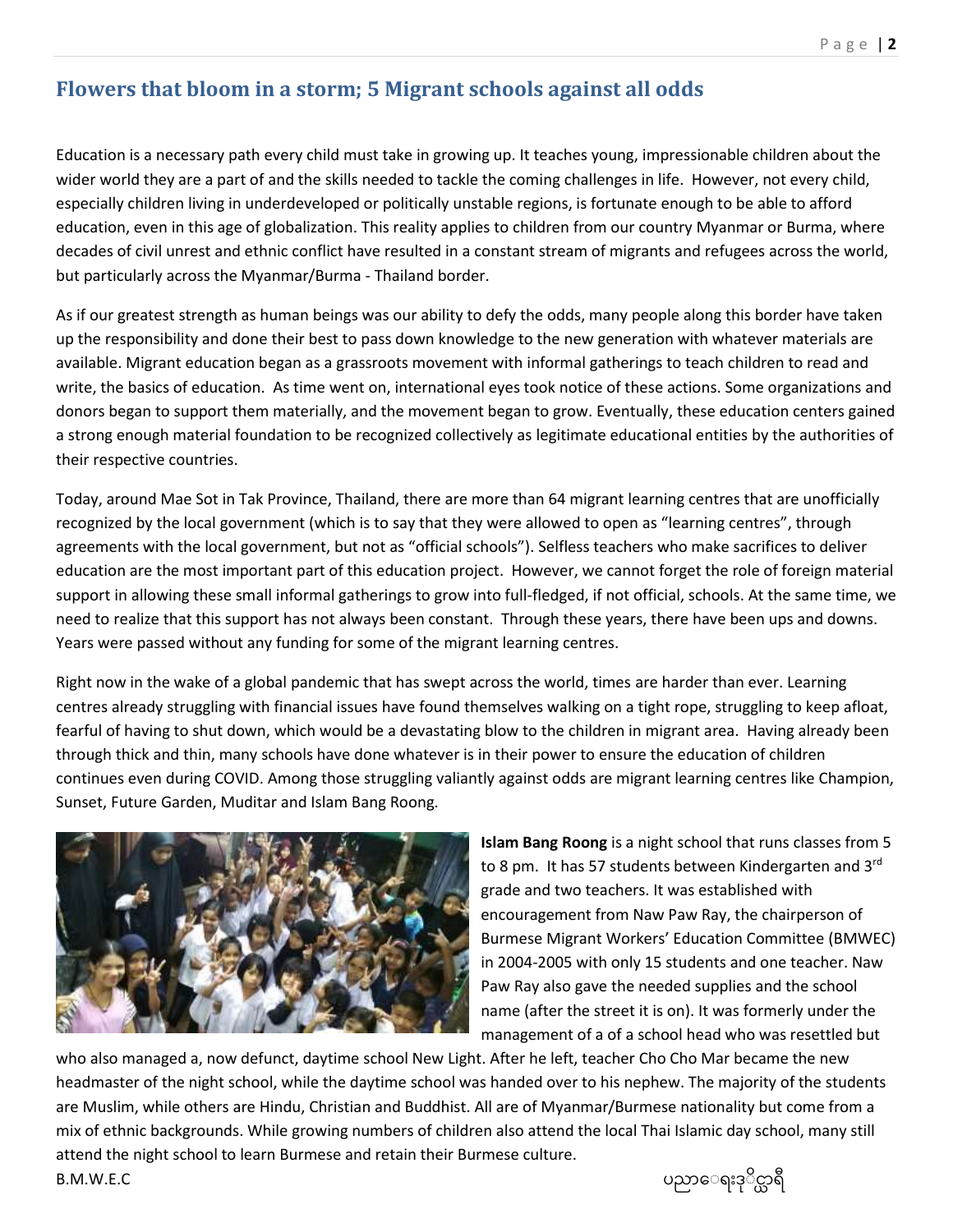The original donor supported Islam Bang Roong, along with another night school, Bangladesh, which no longer exists today. When the number of students rose to 20, Naw Paw Ray advised the school administration to hire a second teacher, and soon, student numbers rose to 40. After the original donor stopped funding, Islam Bang Roong went two years without a donor and ran on emergency funds handed out by BMWEC until a new donor came along. However, this donor lasted only till 2017; thus today, the



school has once again been without a stable donation for four years.



**Future Garden** is another learning centre that has been growing and surviving on fluctuating donations from foreign donors along with community support. Originally self-funded and with only three teachers and 75 students from kindergarten to  $2^{nd}$  grade, the school has experienced several changes in donors and has had to rely at times on emergency funding of 100,000 kyats (approx. just over 1500 baht) from BMWEC. From 2009 to 2011, the school was at its strongest, with 285 students and more than 10 teachers at peak due to strong foreign funding along with a generous donor who provided cash for renting land for school buildings. This allowed school leaders to build new teaching facilities and a dorm

for the teachers to stay in, for example. This support didn't last, and since then, funds have been on and off.

To solve the funding problem, the school began collecting fees from the parents which resulted in a steady drop in students and teachers through the 2010's. During its lowest point, around 2014-2015, Paw Ray even said that they could close the school if necessary, but the school team refused to do so and instead organized a lottery event to cover expenses. Because of these financial difficulties, emergency funds from BMWEC resumed for several years, and KMCC covered the land rental fees. Recently, the COVID-19 pandemic has deprived the school of these funds; so the struggle continues. On top of the problems created by COVID-19, the owner of the land refused to renew the land rental contract after 10 years, so the school leaders have been looking for a new location for their school for the end of March 2021. With no strong donor currently, moving and rebuilding the school once they are actually able to rent new land will be very challenging. In spite all of this, Future Garden is still thriving with six teachers and 91 students of kindergarten to  $7<sup>th</sup>$  grade, which is really remarkable!



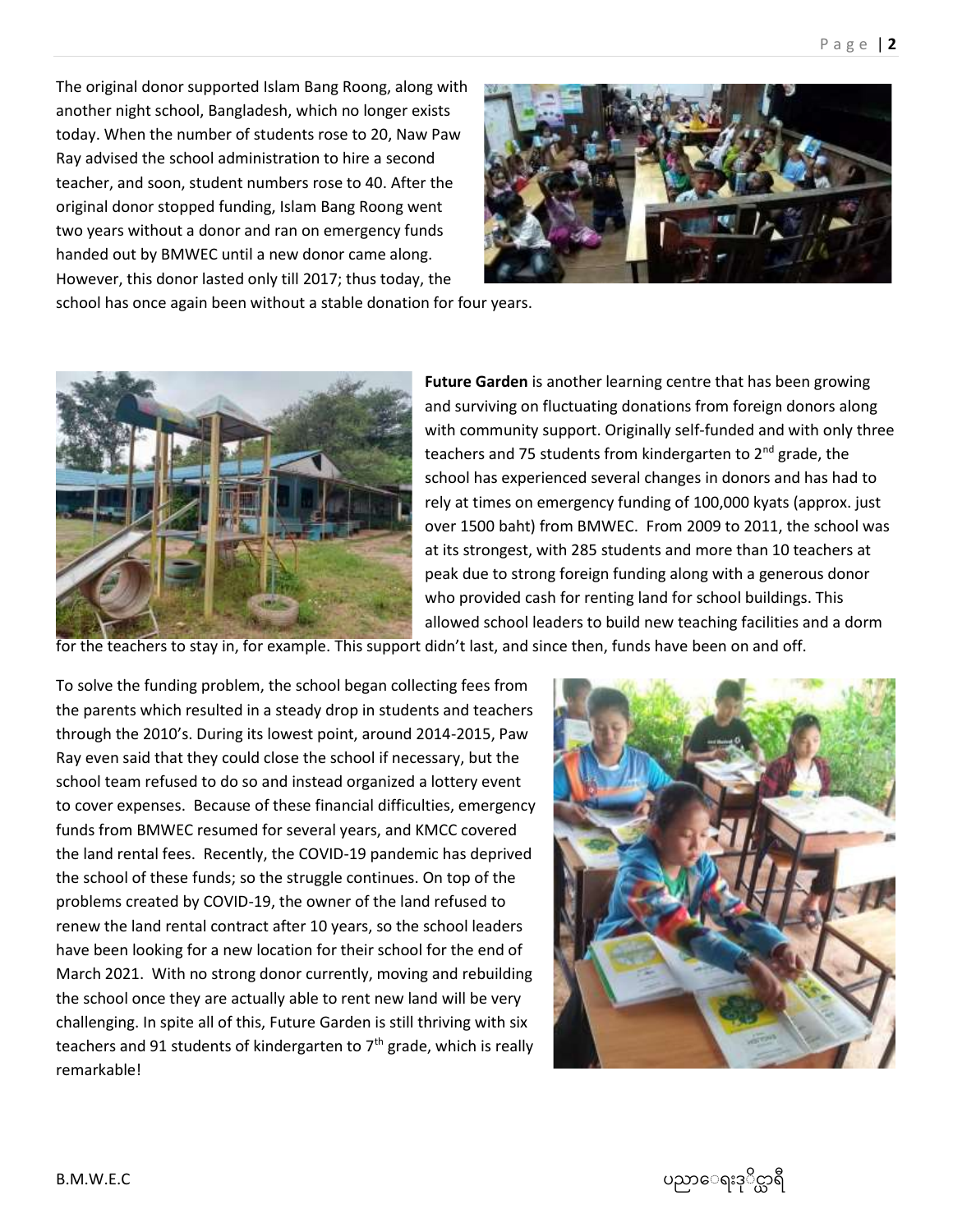

**Muditar** (meaning "rejoicing at someone's success or prosperity") was established near a factory and has existed for seven years. It was formed by U Zaw Htun who began gathering children around the complex where he lived in order to teach them. Once a local wealthy man found out about this project, he provided the land and built a school so the children could get a proper place to learn. The school was established and slowly grew with small funds and support from various groups and the parents.

U Zaw Htun passed away and was succeeded by another headmaster who also resigned due to health issues. So the remaining six teachers struggled to keep the school afloat. A disagreement between the school committee, made up of locals and some parents, and the local donor resulted in a further loss of funding, and the committee was left to manage the school on their own. At its inception, Muditar had classes from kindergarten to  $8<sup>th</sup>$  grade with more than 170 students at its height, but today it offers only kindergarten to  $6<sup>th</sup>$  grade to about 80 students. The school also built a new school building last year with the communal support, but due to difficulties the new building is still without a roof.





**Champion** Learning Centre opened in 2009 as a night school and transitioned into a day school in May 2012. Nowadays, it is a middle school with 128 students and 9 teachers providing education for students from kindergarten to 7th grade. Throughout the 11 years of the school's existence, it has undergone a series of changes in funding with no real stable donor for a long time. The school has also received emergency funds from

the BMWEC at times. Finally, last year Champion's situation began to look up when it found a promising donor, but this donor too stopped funding before the end of this school year due to several difficulties, and the school's struggles resumed. Now it has to collect monthly

fees from the students in order to carry on. Despite these challenges, Champion's faculty has been stable, and happily, the previous donor has recently provided some aid to the school, and it seems like it could resume its support next school year.



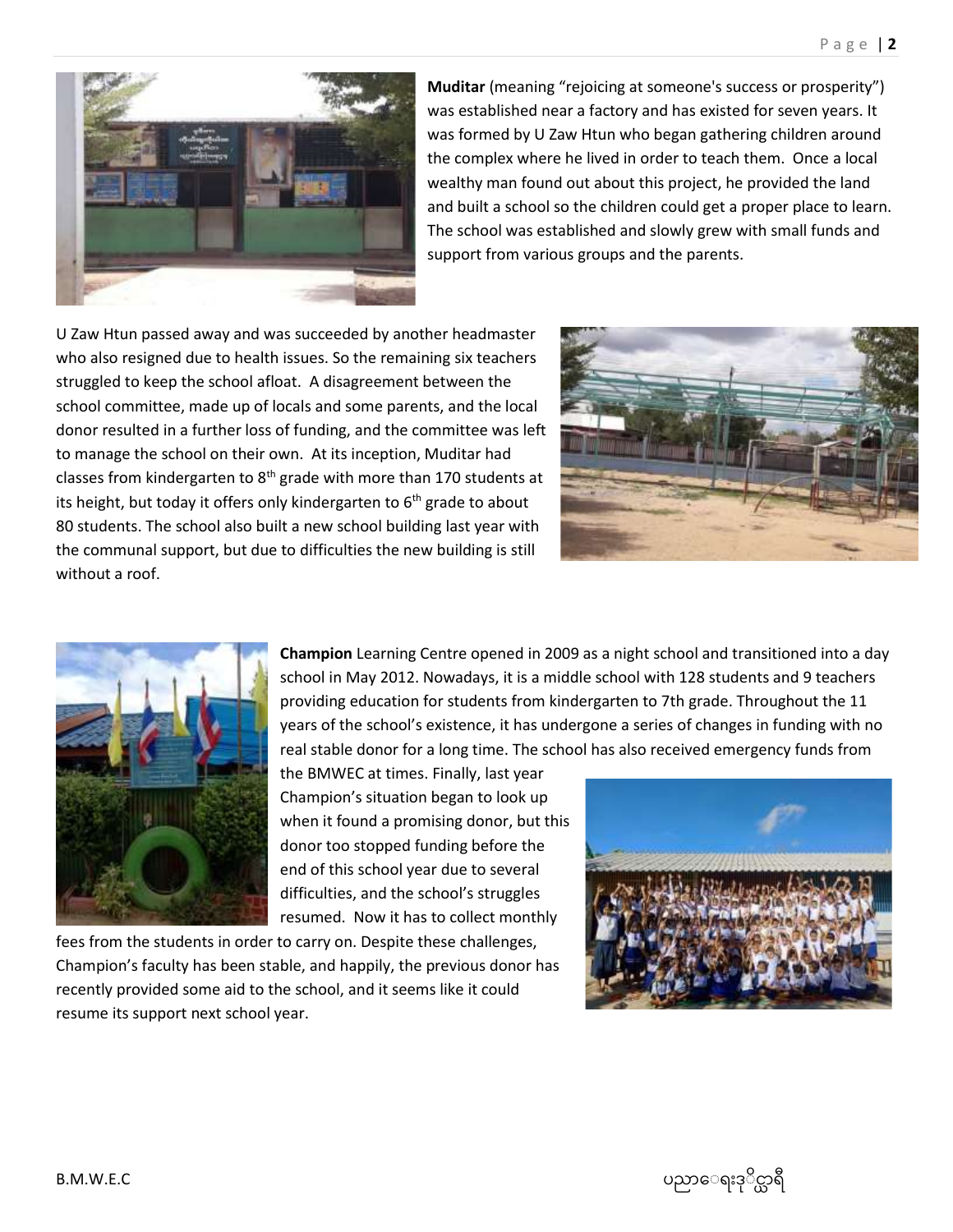

**Sunset** Learning Centre is a night school like Islam Bang Roong. It was established in December 2009 and taught general subjects such as Myanmar language, English, Mathematics, etc. until 2013 when it switched to the official Myanmar curriculum. It has been working diligently to further integrate and implement the Myanmar curriculum in the school so the students can take official state exams. Noteworthy is that many of their current teachers also teach at Champion in the

daytime. Like Champion, it has also had fluctuating donors especially during this 2020-2021 academic

year when the COVID-19 pandemic is raging on. However, the school is still carrying on and has received support from the BMWEC and other education organizations during this period. In addition, because of the pandemic, Sunset is providing education through home-based learning as are many other schools. The school currently has 129 students and eight teachers.



In conclusion, after months of mandatory closing down of the schools across Thailand due to the COVID pandemic, many Thai schools in Thailand are slowly reopening due to the lack of new cases of the virus in the country a few months ago. Migrant Learning Centres are also working towards reopening. The schools described above have already taken adequate measures to do so. For example, they are establishing Parents-Teachers Association (PTA) and committees and have made new rules for social distancing and sanitation. However, currently, they are still waiting for approval as they continue with home-based learning activities despite many difficulties. While even before the pandemic, these aforementioned schools were struggling when it came to finding donors, now, with COVID-19 raging across the world, times are harder than ever for the teachers – who continue trying to keep their schools afloat even without funding or salaries. Their commitment is remarkable and encouraging, but spirit can only go so far. Without solid donors and material support, these schools will inevitably have to close, depriving the children of a means for getting education in migrant areas. That will be a sad day. We, as part of the migrant education community, are working persistently to make sure they stay open so that "the flowers will continue to bloom."



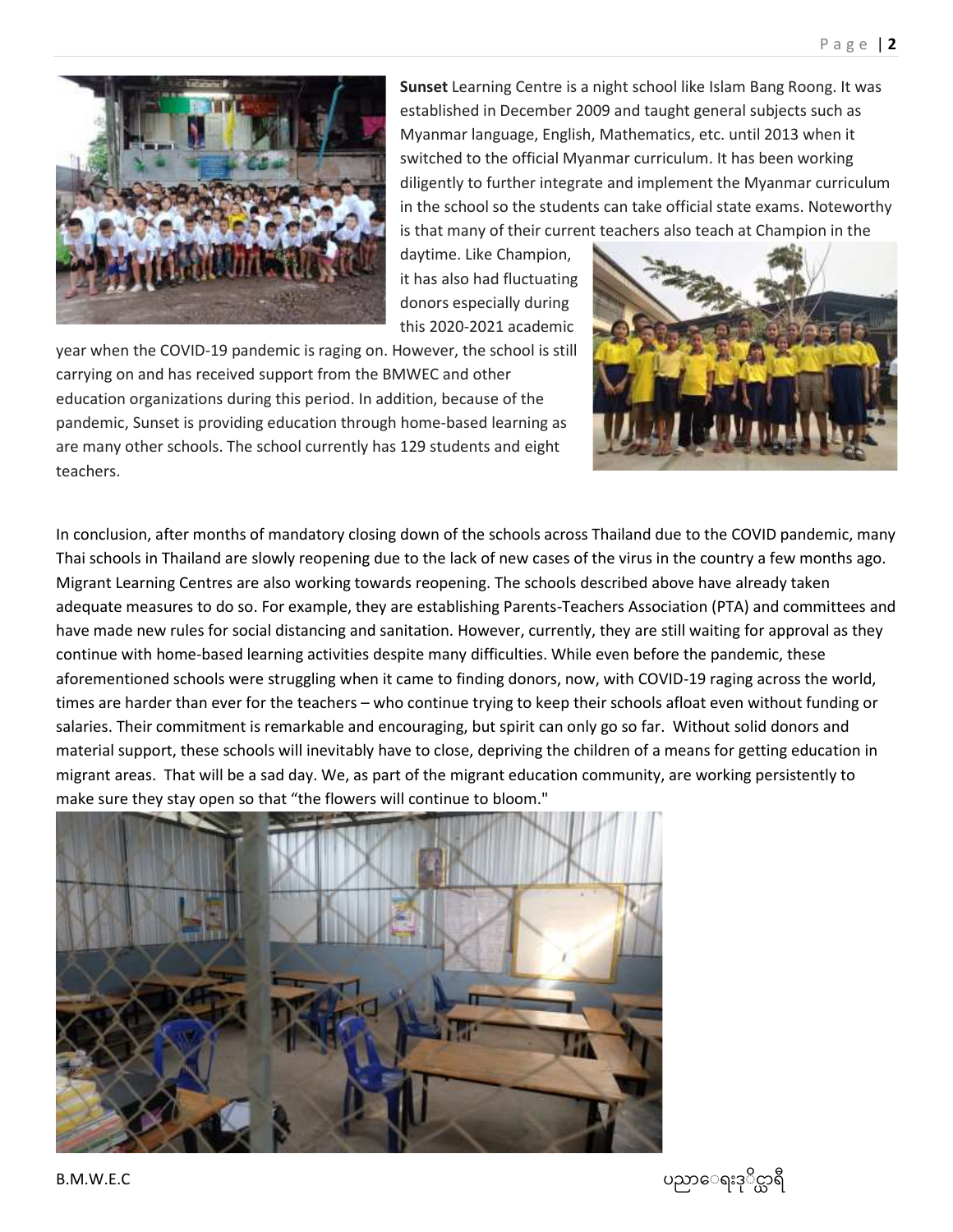### <span id="page-5-0"></span>**Migrant Education in times of global pandemic**



August was a busy month for the BMWEC and the schools it oversees. The BMWEC, local education councils, health institutes and other collaborating education organizations had a meeting in order to form a committee to assess the migrant schools for reopening. The schools are being assessed in accordance with 44 criteria established by the Thai authorities. After the meeting and creation of the committee, the BMWEC sent notices to the schools about these criteria, and school representatives participated in a workshop to learn the screening process approved and certified by the local

authorities. Every student who wants to attend when migrant learning centres reopen had to have their temperatures monitored for 14 days. The data was then sent to the local authorities. Afterwards the Burmese teachers, Burmese migrant workers, and the local residents were tested by the health institute randomly to get cleared.

This process of preparation for 64 schools lasted through September. Due to circumstances, not all schools could be equipped and readied equally; factors like location, budget, student and staff ratio matter a lot. Local education authorities wanted the committee to check the schools that are 80 to 100% ready, for fitness before giving a green light for the opening of these schools. So the committee has sent representatives to visit the 33 schools which are within that 80 and 100 % range. If all goes well, the hope is that these schools will be allowed reopen in October.

| single stringellt samburs      | will completely                         | <b>WHAT OF</b>           | <b>Karnet</b>     | <b>HEIGHAR</b>         |
|--------------------------------|-----------------------------------------|--------------------------|-------------------|------------------------|
| NAS<br>s,                      |                                         | <b>ATM FE</b>            | <b>STATISTICS</b> | <b>DOUGHT THE TIME</b> |
| <b><i><u>SOLUTIONS</u></i></b> | $6.1 - 10$                              |                          |                   | be: 190794             |
| <b>HADSON</b>                  | <b>THE U.S. P.</b><br>6.3               | $13.92 - 16$             |                   | ALCOHOL: NO            |
| V. Diesemburg                  | $-43/70$<br><b>ALC AVE</b>              | pe edifici               |                   |                        |
| To The Section 1941            | Ga<br><b>Audi Ad</b>                    | To all offset            |                   | <b>VRY 283 2421</b>    |
|                                | <b>SERVICE</b>                          | Bancollan                |                   | <b>NIGHTPED</b>        |
| 30-120-2                       | 67<br><b>STATISTICS</b>                 | <b>CKECRED</b>           |                   | <b>APAINEL TER</b>     |
| L. williams                    | G <sub>3</sub><br>55<br><b>142 SPRS</b> | <b>Boultage</b>          |                   | 101.311.0173           |
| <b>Room</b>                    | 63<br><b>Course</b><br>195, 1970.       |                          |                   | <b>M.I. Call Park</b>  |
| A MOVING                       | $6 - 7$<br>m2+h                         | <b>Soll of the lines</b> |                   |                        |
| Daniel B                       | 15-<br>北方                               | Cittabe                  |                   |                        |

However, the current explosion of COVID-19 cases in Burma has made it difficult to get final approval at this time.



During its investigations, the committee noticed that many schools had already taken social-distancing measures inside their school environment, such as appropriately marking places on the ground to make sure people stay apart. Hand gel sanitizers and faucets for washing hands as well as spare masks were also present in most of the schools. However, supplies of hand gel sanitizers and soap were scarce. Also, when creating marks to indicate social distancing spacing, there was some miscommunication regarding the directions provided by the marks. For example, some people thought that the marks

indicated places to sit. Finally, lack of space (cramped classrooms) when implementing social-distancing protocols and deficiency in ventilation in migrant schools were highlighted as problems.

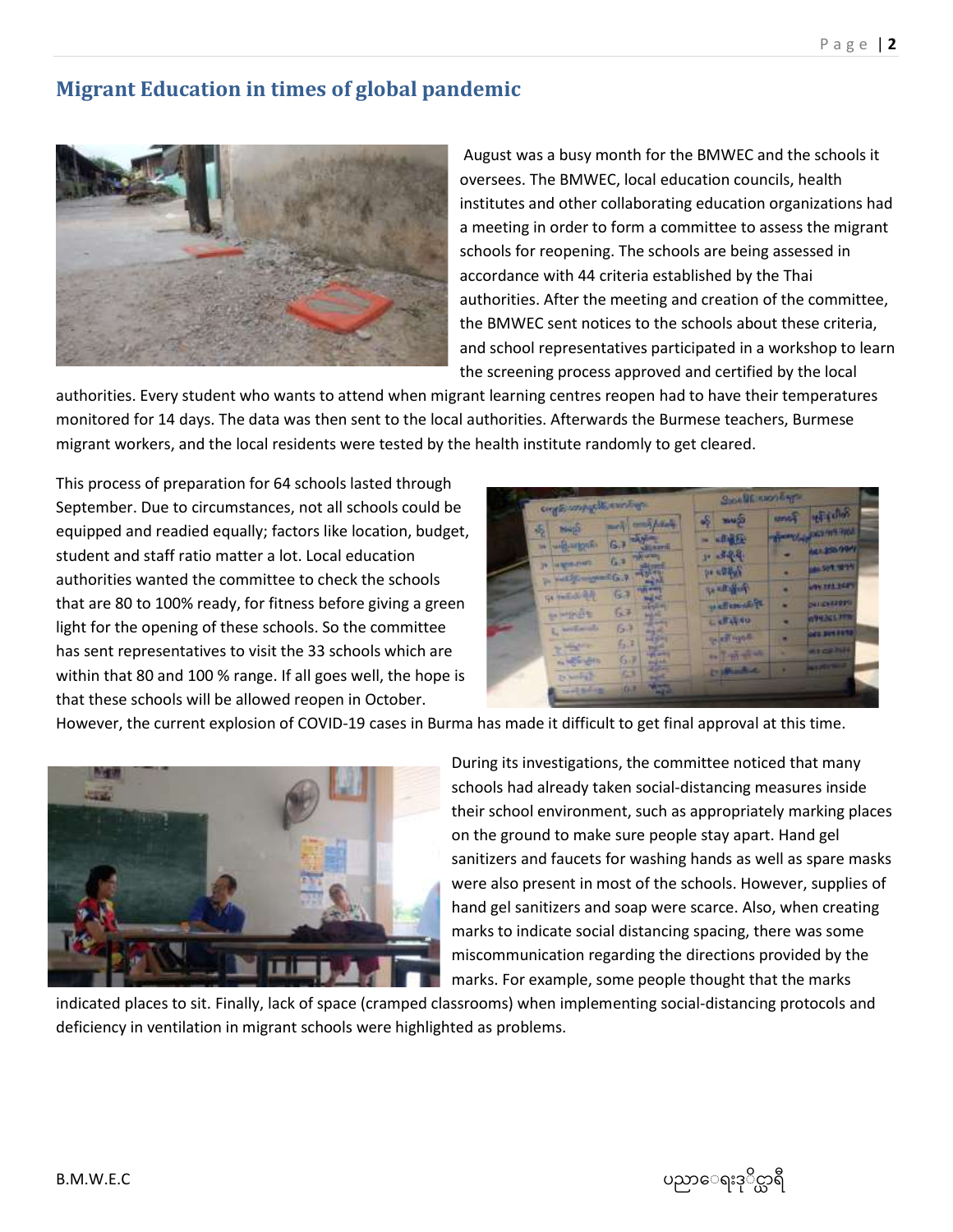Some schools will also face problems related to transporting students as most schools can only afford having one vehicle for student transportation. The school driver either has to cram all the children on the bus to make one trip which means violating the social distancing protocols, or he must make several trips which is costly. What we have heard from migrant teachers is that they are eager to get their schools reopened because of the difficulties they have faced with current home-based learning activities. With home-based learning they have



only for 45 minutes a day, two days a week to teach tasks that would take three hours at least at school. In addition, since home-based learning began in July during the rainy season, teachers faced difficulties teaching at their students' homes, most of which are the cheap shoddy houses with leaky roofs or damp surroundings that are rented to the migrant workers – clearly not ideal for teaching with books and papers. Finally, home-based teaching, done in rotation at different students' houses, received complaints from some parents due to either privacy or space concerns. Some parents also took their children out when they went to work. Others considered such learning an ineffective and inefficient waste of time and decided to withdraw their children from school for this school year altogether.

The majority of the schools reviewed by the committee agreed to follow its advice regarding preparation for reopening; however, some could not, due to lack of resources. In a meeting held on October  $1<sup>st</sup>$ , the committee members shared their observations with school leaders and decided what to do next. At this time, the local authorities and health institutes deemed the schools are not ready to be open yet due to the aforementioned difficulties and the rise of COVID-19 cases in Burma at the moment. It remains to be seen what will happen next.

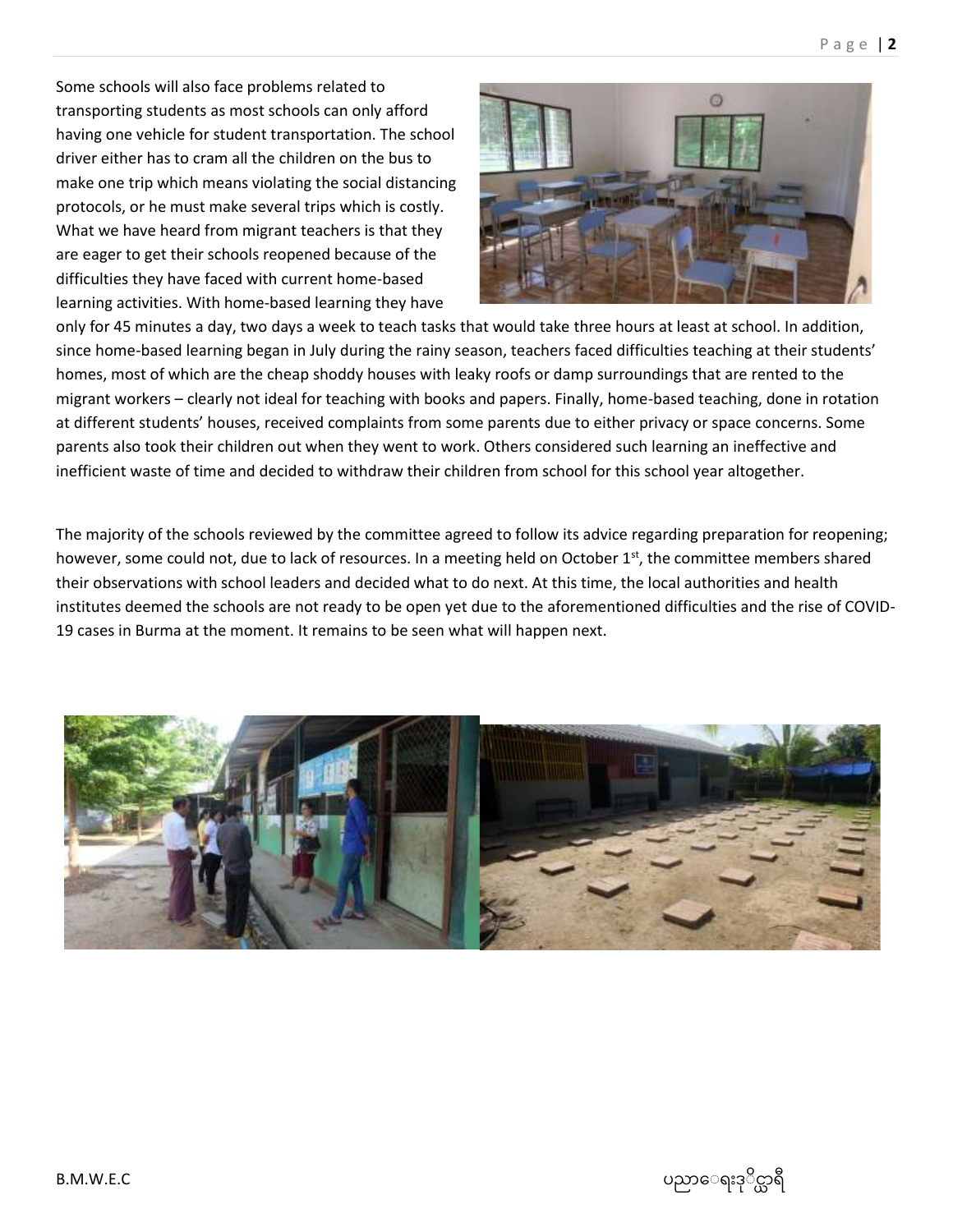### <span id="page-7-0"></span>**A workshop for teachers of 7th grade on the new curriculum**



Since 2015, there have been ongoing attempts to revise the education curriculum in Myanmar, so that it will be more modern and versatile. The process is slow, but progress is being made. New curricula for  $4<sup>th</sup>$  and  $7<sup>th</sup>$  grades are now available, and teachers have been preparing to teach these new and improved courses in spite of the hurdles caused by the COVID-19 pandemic that have made opening schools unfeasible at this moment. Recently, the promised 4<sup>th</sup> and 7<sup>th</sup> grade textbooks arrived in Mae Sot from Myanmar; thus a workshop to acquaint the teachers with the new

curriculum has gone ahead. Originally, the workshop was to be given by education officials from Myanmar, but due to the pandemic, education organizations in Mae Sot had to improvise and to provide the teachers with the training.





A four day workshop for the grade 7<sup>th</sup> teachers was arranged to take place between 29<sup>th</sup> September and 2<sup>nd</sup> October. Staff from various education organizations went to the Teacher Preparation Centre (TPC) complex on 28<sup>th</sup> September, a day before the workshop, to prepare for it. They also arranged for accommodation for teachers who came from far away and needed a place to spend the night during the workshop period. Transportation for the teachers had to be scheduled and proved to be somewhat of a challenge as the driver was not familiar with the travel routes.